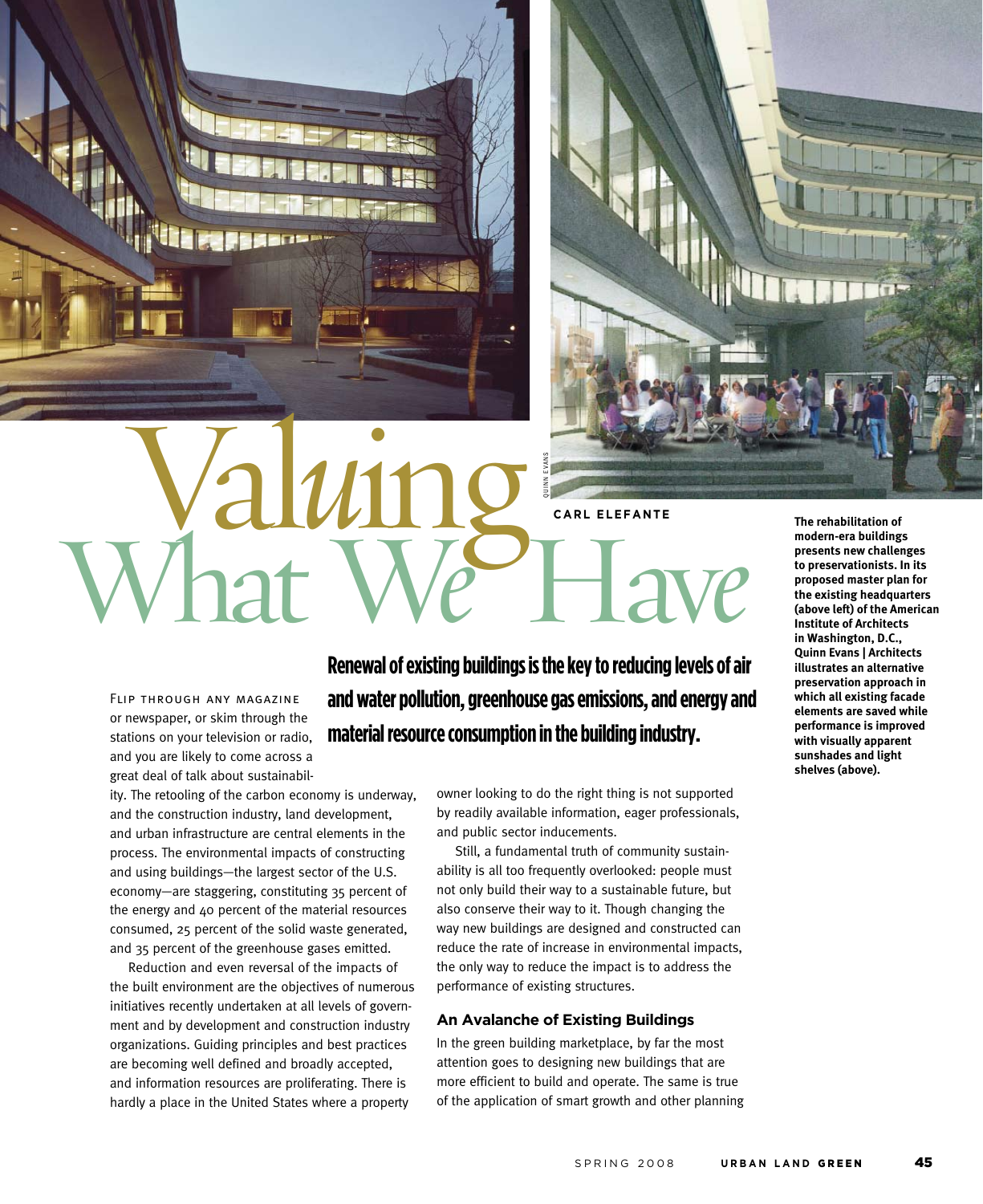## **The State of the Existing Building Stock**

To better define the challenges presented by existing buildings to both preservationists and those interested in sustainability, it helps to look more closely at the types of structures that make up the stock.

About 20 percent of the existing building stock is historic or other traditionally constructed buildings dating from before World War II, according to figures for nonresidential buildings derived from the Commercial Building Energy Consumption Survey, compiled by the U.S. Department of Energy.

From a contemporary perspective, the prewar era was one when energy and material resources were comparatively scarce: few could afford the luxury of consuming large amounts of energy. It may seem to run counter to

the faith people have in new technology, but buildings built before 1920 on average consume less energy per square foot than those built in any decade since. Only the best of today's generation of high-performing buildings can match their performance.

Nearly half the existing stock is made up of early modern-era buildings erected during the 1950s through 1970s, when a seemingly endless supply of cheap energy was taken for granted. Buildings from this period have the dubious distinction of being both the largest and least-energy-efficient segment of the building stock. Many early modern buildings were constructed of materials with poor performance and low durability characteristics. Because of their numbers and relatively low construction

quality, contending with early modernera buildings may represent the greatest challenge to people interested in preservation and sustainability.

Most buildings constructed since the 1980s are likely to incorporate at least some high-performance elements, such as insulated glass windows or energy-efficient heating and cooling systems. However, only about 5 percent of these buildings are certified green buildings under the Leadership in Energy and Environmental Design (LEED) or Green Globes ratings systems. Although construction practices are moving in the right direction, even the highest-performing buildings built in recent years cannot be said to be truly sustainable.**—C.E.**

and design strategies at the community scale. Projections are frequently cited estimating that the building stock will increase by more than 40 percent by 2030. But it also is predicted that over the same period, 85 percent of today's building stock will be substantially modernized. What strategies are being developed to transform the existing building stock and the communities where they are located?

Perhaps the deepest well of experience for maintaining and adapting existing buildings can be found in the field of historic preservation, codified in the National Historic Preservation Act of 1966. Since that act was signed into law, preservation professionals have been assessing the value of existing buildings and developing effective techniques to extend their useful service life—two important elements relevant to sustainability.

Preservation's fundamental purpose is to conserve the material value of existing buildings—to retain their physical "fabric." But sustainability considerations shift the focus somewhat to the environmental value of the energy and material resources embodied in existing buildings. Though embodied energy was

studied in the 1960s and trumpeted in preservation circles during the energy crisis of the 1970s—perhaps most thoroughly in *New Energy from Old Buildings*, a National Trust for Historic Preservation publication the topic has new relevance today.

The investment of material and energy resources in buildings is considerable. On average, a traditional brick building embodies the energy equivalent of about five gallons of gasoline per square foot (205 liters per sq m). As an equivalent for operational energy, this same amount of energy would operate a typical modern building on a per-square-foot basis for more than ten years, or a high-performance building for more than 20.

For the true value of these embodied energy and material investments to be appreciated, they must be understood over their full life cycle. Preservation teaches that buildings are assemblages of many components, each with its own life cycle. Life cycle assessment (LCA) addresses not only those materials incorporated directly into a building and the energy used to operate the structure, but also the materials and energy used to extract, manufacture, transport,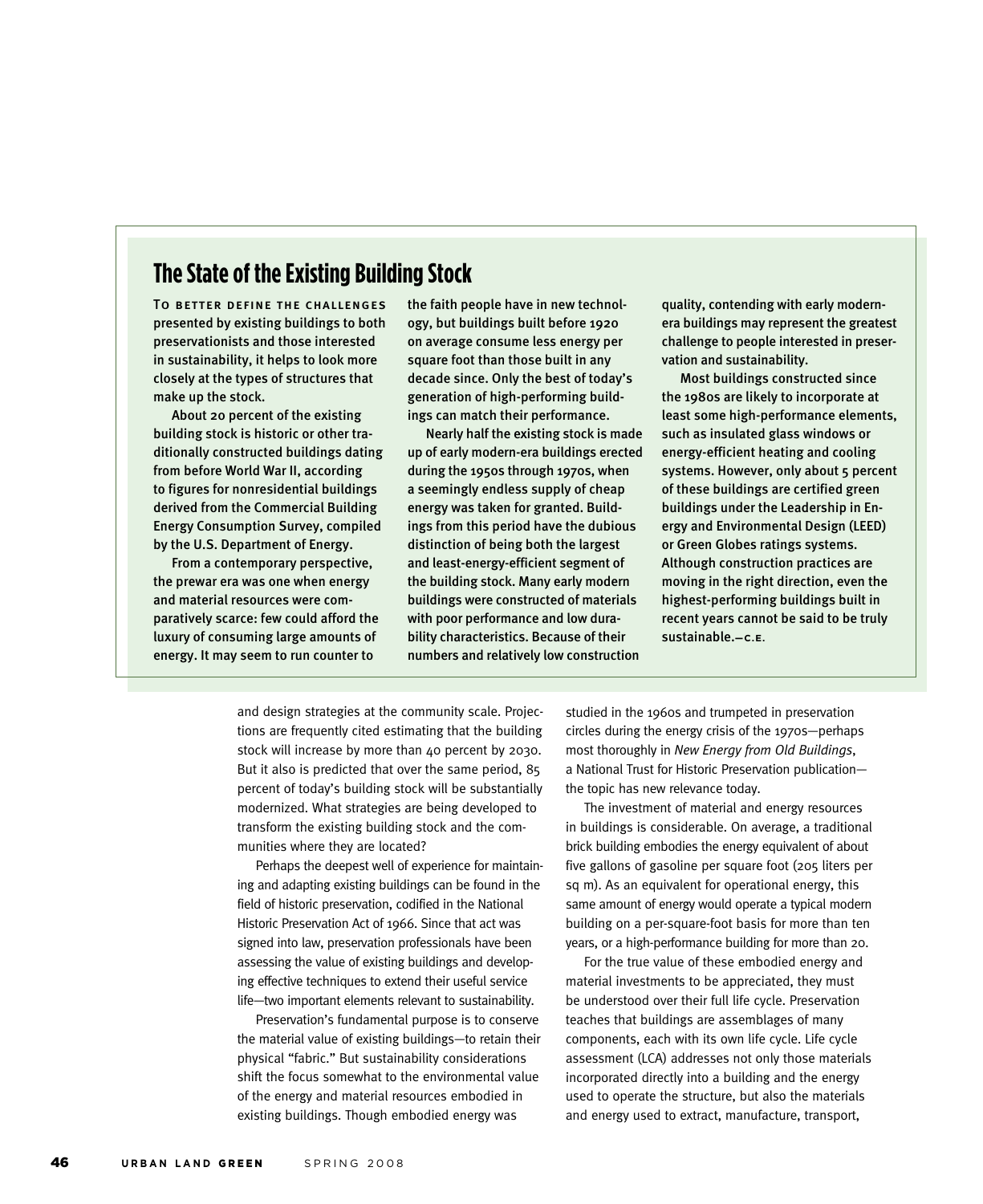

ISUALIZATION BY FOX ARCHITECTS VISUALIZATION BY FOX ARCHITECTS  $\Rightarrow$ 

**Transfer development rights (TDR) fuel incremental growth and once-in-a-generation revitalization that captures the value of existing resources while creating high-performance buildings. Taking advantage of Washington, D.C.'s TDR regulations, Liberty Property Trust is adding two floors to its eight-story structure at 1129 20th Street, N.W. (right), which was built in 1968. In addition, they are filling in the open courts at three corners of the existing floor plates. All together, this will increase the existing gross square footage by more than 45,000 square feet (4,180 sq m). The new façade (above) will be a unitized glass and metal curtain wall system. The renovation, designed by local firm Fox Architects, will be completed this year.** 

and install each component. LCA also extends to the removal and disposal of components at the end of their service life.

LCA tools are beginning to define environmental impacts with a degree of authority that contributes to informed decision making. The U.S. Environmental Protection Agency (EPA), in partnership with the National Institute of Standards and Technology (NIST), has developed an LCA protocol, Building for Environmental and Economic Sustainability (BEES), which assesses 16 categories of environmental impact. Developed to evaluate the environmental effects of manufacturing products, BEES is the methodology required in order for products to qualify for EPA's Environmentally Preferable Purchasing (EPP) list.

But it can be much more complex to assess an entire building project, so other LCA tools are needed. The Athena Institute, a Canadian nonprofit organization, has developed an LCA protocol, called the Environmental Impact Estimator (EIE), to assess full building projects. EIE groups environmental impacts under six headings: water pollution, air pollution, climate change contribution, material resource expenditure, energy resource expenditure, and installed performance. Through the use of EIE, design choices can be assessed in terms of their effect on these six measures. Athena has also developed an LCA tool, called the EcoCalculator—available for download at no cost



at www.athenasmi.ca/tools/impactEstimator—which estimates the environmental impacts of commonly used building component assemblies.

With existing buildings, the investment of energy and material resources has already occurred and the associated environmental impacts already felt. Retention of existing structures rather than their replacement with new construction allows additional environmental impacts to be avoided—not only those involved with new construction, but also those associated with demolition and disposal of the existing building. Avoided impacts can be measured and used to inform future actions.

## **Factoring Existing Buildings into the Sustainability Equation**

Plans and programs are needed that both embrace the value of the existing building stock and contribute to both its preservation and transformation. Approaches must take advantage of the material and energy investments already expended in constructing these buildings, as well as encourage effective methods of improving their performance. It is the existing building stock that holds the key to reduction of current pollution and emissions levels from the built environment.

Unfortunately, despite the importance of life cycle assessment within the sustainability framework and the growing availability and sophistication of LCA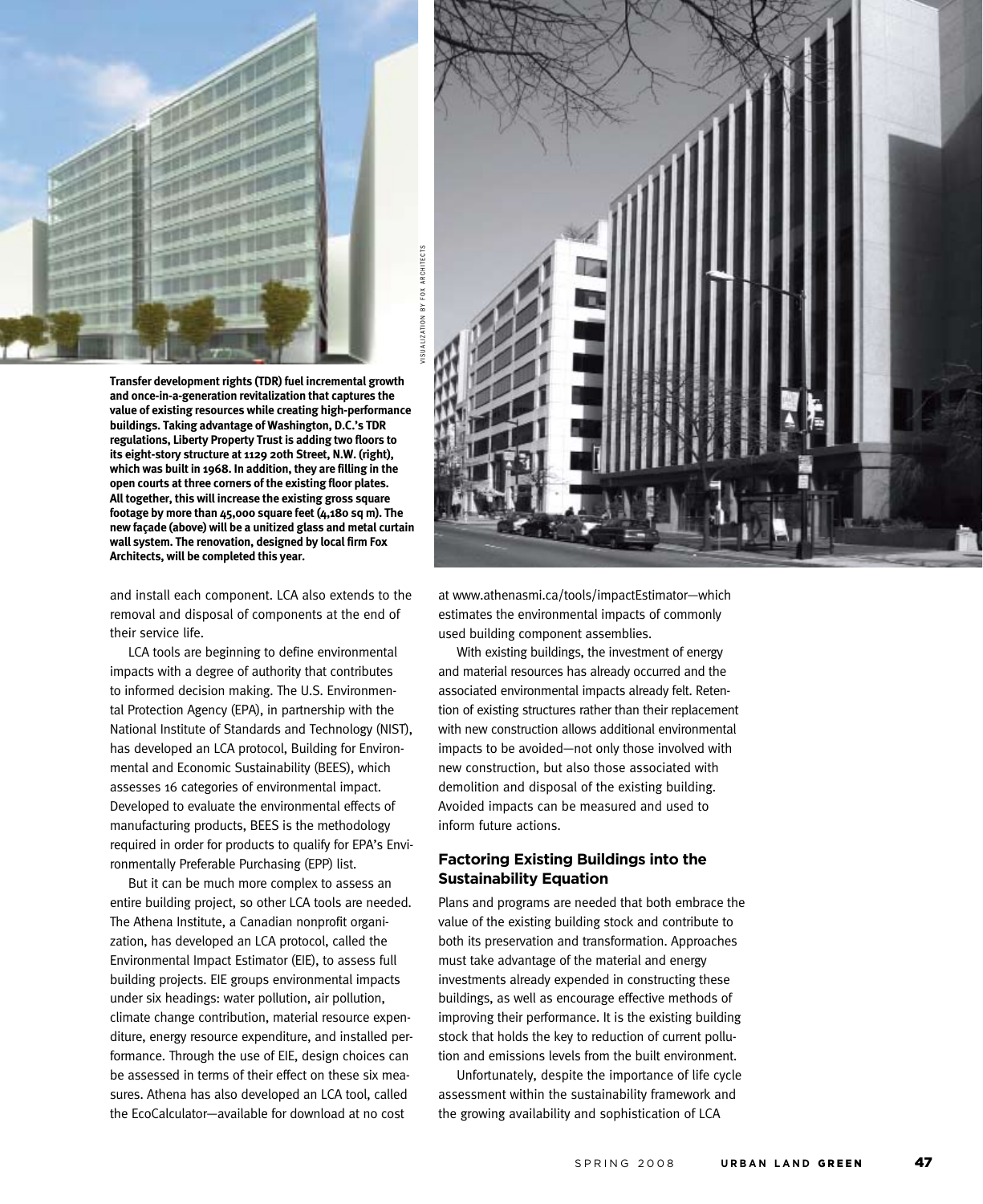## **Challenges of the Modern-Era Building**

The rebuilding of K Street in Washington, D.C., does not fit conventional definitions of preservation. Many preservationists view such aggressive intervention and transformation as anything but preservation. However, even the most hard-core preservation advocates recognize that the modernera building stock poses new and more perplexing problems.

Though there are many modern buildings that merit preservation as already codified, a different approach is needed to deal with the vast majority of them—an approach focused on alteration, improvement, and transformation rather than preservation's traditional goal of saving structures as historical records of their time.

There are three issues that generally tilt the balance toward transformation

and renewal of the modern building stock rather than preservation and restoration.  $\triangleright$  Many principles of modernism grew out of disdain for traditional architecture and cities. Modernism brought the built environment sprawl and self-conscious architecture that ignores its context. Cobbling together sustainable communities from modern-era buildings that make great places for people will require creativity.  $\triangleright$  Many modern-era buildings were poorly made with materials that emphasized economy over durability. Conservation of a well-maintained stone facade sometimes requires only a good cleaning and the painting of windows and trim, while treatment for modern buildings typically must be much more aggressive.  $\triangleright$  Most modern buildings, built in a period of plentiful and cheap energy supplies, are entirely dependent on

systems requiring the consumption of fossil fuels—a fact that has had a profound effect on the shape of modern buildings. For example, massive floor plates—50,000 square feet (4,650 sq m) per floor has been the Holy Grail in commercial markets for many years—with low ceilings that require the constant use of energy-consuming lighting and air conditioning no matter how sunny or temperate the weather outside.

An avalanche of modern buildings is nearing the threshold at which it will need substantial refurbishment—either to address concerns about aging, or issues involving energy efficiency and climate change. For communities seeking to retool to achieve sustainability, the transformation of the modern building stock represents the most daunting challenge.**—C.E.**



**Another renovation project benefiting from TDR regulations and designed by Fox Architects is 2175 K Street, N.W., in Washington, D.C. Marshall Stewart Properties is adding three floors to the 1981 original (thereby increasing existing gross square footage by 37,500 square feet/3,483 sq m), recladding its facade, and upgrading mechanical and electrical systems. Project completion is expected in 2009.** 

PlaNYC 2030, an extensive and multifaceted agenda to reduce greenhouse gas emissions from the nation's largest city and

tools, the policies and programs intended to promote and facilitate green building, smart growth, sustainable communities, and response to climate change pay far too little attention to existing buildings.

An example of this oversight can be found in one of the country's most ambitious and visionary plans. In an effort to exhibit progressive leadership on climate change, New York City recently initiated

prepare it for potential impacts of rising seas and temperatures. But among the dozens of specific programs in the plan, only a few have any direct application to the existing building stock. And nearly all the development models referred to in PlaNYC 2030 consist of large-scale urban renewal, sweeping away existing industrial loft buildings to make way for new high-rise and mid-rise towers.